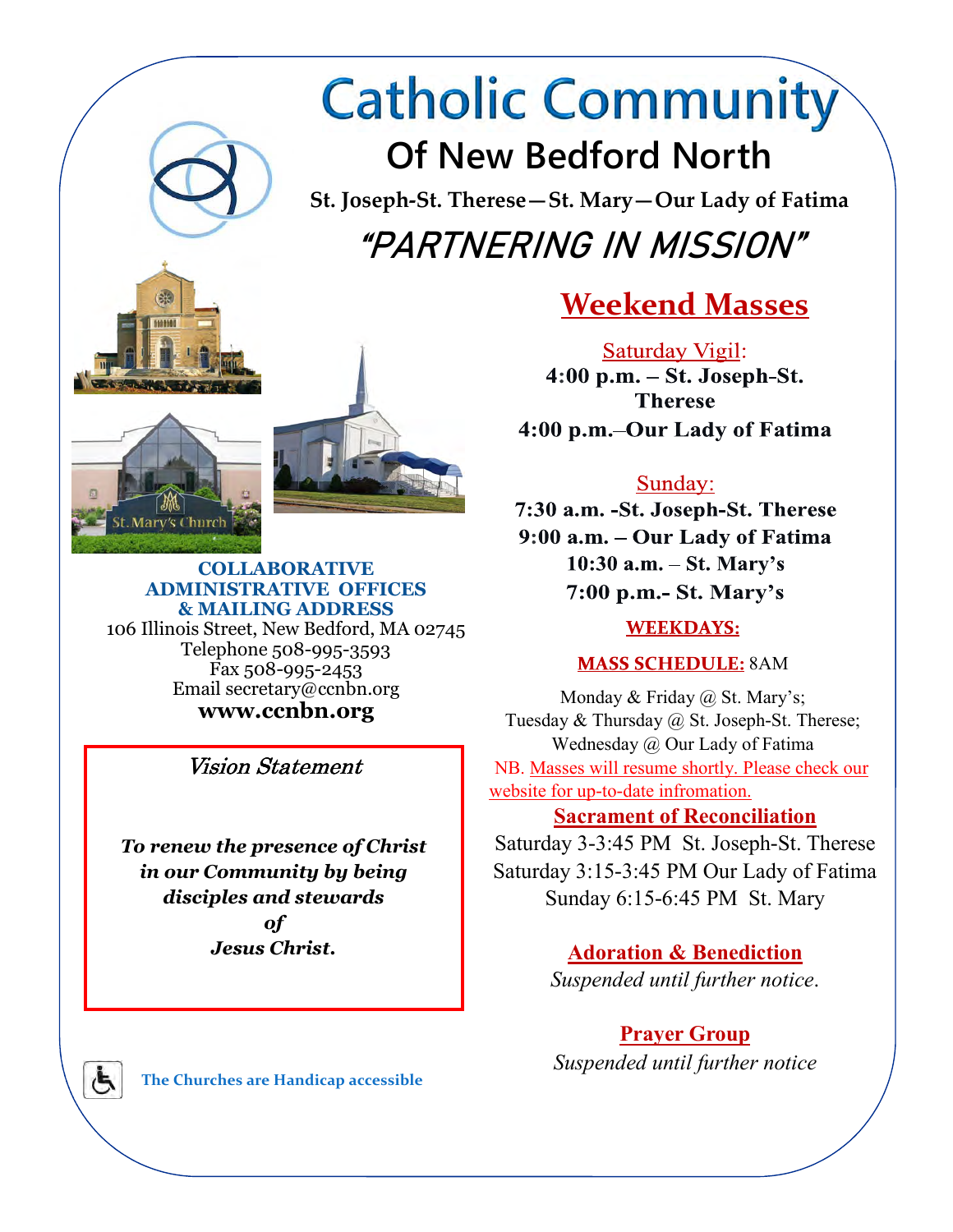| <b>OLOF Parish Financials</b><br>THANK YOU to all who share their talent, time,                                                                                       | <b>PASTORAL STAFF</b>                                                                                         |
|-----------------------------------------------------------------------------------------------------------------------------------------------------------------------|---------------------------------------------------------------------------------------------------------------|
| presence, and support with our Parishes                                                                                                                               | Rev. John A. Raposo<br>Co-Pastor<br>Msgr. John J. Oliveira, P.A.<br>Co-Pastor                                 |
| In this time of crisis you are encouraged to continue to<br>donate either by mail (check only) or by "online giving"<br>through the Collaborative website: conbn.org. | Rev. Deacon Tony Pimentel<br><b>Permanent Deacon</b>                                                          |
|                                                                                                                                                                       | Mr. David Beaulieu<br>Pastoral Associate<br>pastoralassociate@ccnbn.org                                       |
| <b>Remember in Your Prayers</b>                                                                                                                                       | Mrs. Peggy Lenihan<br><b>Finance &amp; Operations</b>                                                         |
| ALL THOSE AFFESTED BY THE CORONAVIRUS<br>THROUGHOUT THE WORLD                                                                                                         | Financeandoperations@ccnbn.org                                                                                |
| Compassionate and Loving Father, in the face of confusion                                                                                                             | Mrs. Linda Marie Del Val<br><b>Bookkeeper</b>                                                                 |
| and concern impart to us the calm of Your presence.<br>In You allow us to find hope and healing. Be with those<br>who serve the sick and give them Your caring hands. | Mrs. Lou Bernardo<br>Secretary<br>Secretary @ccnbn.org                                                        |
| Be with those who lead and give them Your spirit of Wis-<br>dom. Be with those who have fallen ill and give them your<br>comforting heart.                            | Mrs. Joanne Mercier<br>Director of Faith Formation&<br>Youth/Young Adult Ministry<br>faithformation@ccnbn.org |
| Wrap Your arms around our world and hold us in Your<br>love.                                                                                                          | Ms. Cherie Jupin<br>Coordinator of Faith Formation                                                            |
| Allow us at this time of trial to then serve as instruments of<br>that love to all we meet.                                                                           | Grades 1-4<br>Ms. Amy Rodgers<br>Coordinator of Faith Formation                                               |
| We ask this in Your Name.<br>Amen.                                                                                                                                    | Grades 5-7<br>Mr. Thomas Leman<br>Stewardship Coordiinator                                                    |
| <b>ADORATION OF THE BLESSED SACRAMENT</b><br><b>Suspended until further notice.</b>                                                                                   | Mrs. Barbara Bonville<br>Director of Adult Enrichment<br>bbonville@stmarysnb.com                              |
|                                                                                                                                                                       | Mr. Walter Pires<br><b>Confirmation Team Leader</b>                                                           |
| In an attempt to keep you informed, Msgr. Oliveira<br>and Fr. Raposo have published an update for our<br>Community: Please read the full update at conbn.org          | Mrs. Suzanne Beaulieu<br><b>RCIA Coordinator</b><br>suebee912@aol.com                                         |
|                                                                                                                                                                       | Mrs. Patricia Ferreira<br><b>SM Music Director</b><br>pferreira@ascs.dfrcs.org                                |
| Online celebration of the Mass.<br>The Saturday 4:00PM Vigil Mass will be available                                                                                   | Patrick & Denise Gannon<br><b>OLOF Music Director</b>                                                         |
| online through the collaborative's website<br>www.ccnbn.org. The Mass will be live-streamed                                                                           | Barry Turley, Alex Breault<br>& Michelle Rioux<br><b>SJST Music Ministry</b>                                  |
| from St. Mary's Church.                                                                                                                                               | Mr. Tobey Burke<br><b>Facilities Manager</b>                                                                  |

## **PRAYER FOR SPIRITUAL COMMUNION**

My Jesus, I believe that You are present in the Most Holy Sacrament. I love You above all things, and I desire to receive You into my soul. Since I cannot at this moment receive You sacramentally, come at least spiritually into my heart. I embrace You as if You were already there and unite myself wholly to You. Never permit me to be separated from you. Amen